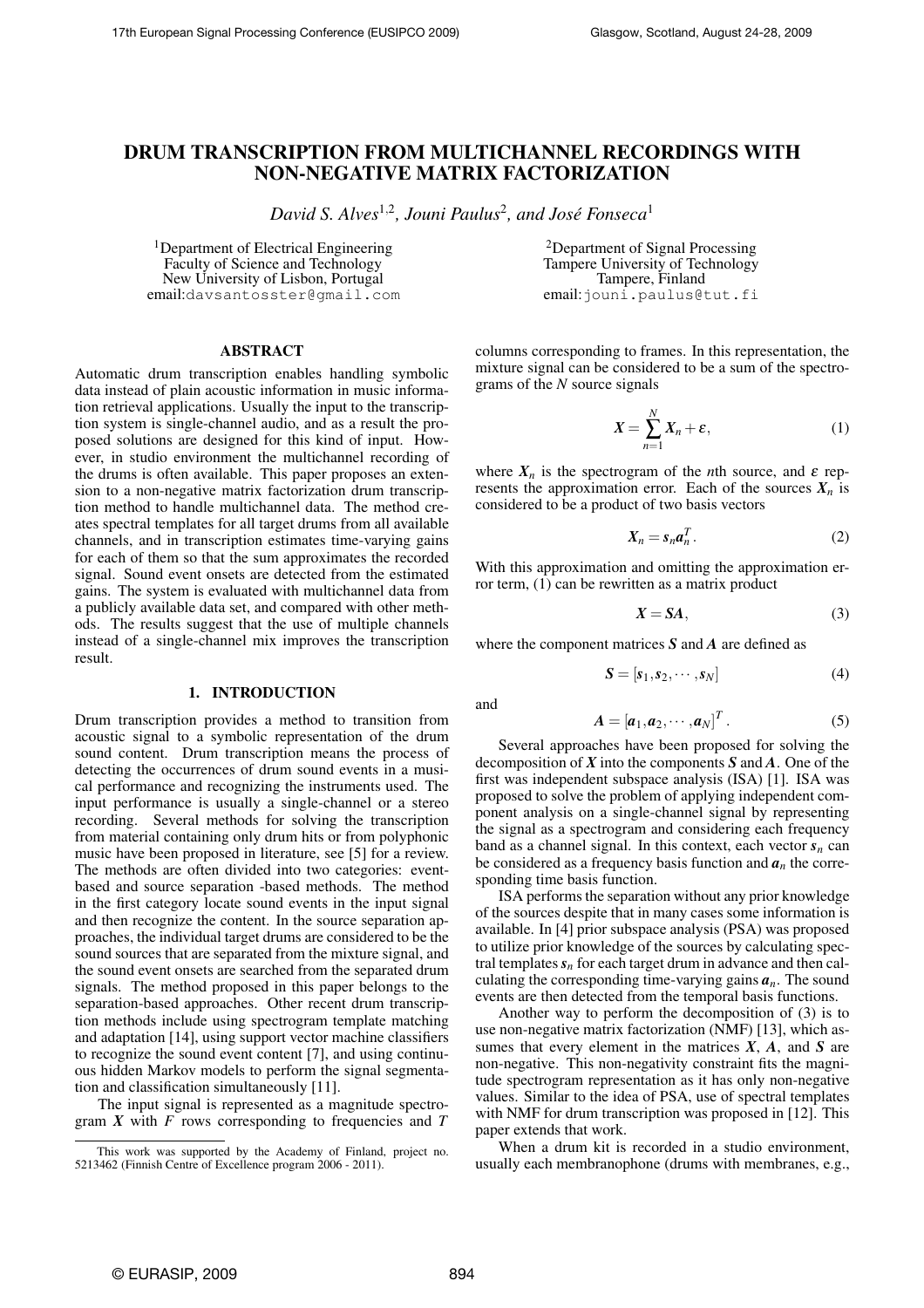kick drum, snare drum, tom-toms) has at least one close microphone and all the cymbals are recorded with two or more overhead microphones. The knowledge of the content and timing of each hit in the recorded signals would enable more flexible editing of the recordings. Since these multichannel signals are available, the transcription is done using them instead of the monophonic or stereophonic mix-down available in the later stages of record production.

The rest of this paper is organized as follows. Section 2 describes the use of NMF for drum transcription starting from the single-channel method and then extending it for multichannel data. Section 3 details the evaluations of the system performance, including the material used, the performance metrics, and the evaluation results. Finally, Section 4 provides the conclusions of the paper.

# 2. DRUM TRANSCRIPTION USING NON-NEGATIVE MATRIX FACTORIZATION

The factorization of non-negative matrix  $X$  to two nonnegative matrices *S* and *A* can be done using the Lee and Seung algorithm [10] which minimizes the Kullback-Leibler divergence -like distance measure

$$
D(X||SA) = \sum_{f,t} [X]_{f,t} \log \frac{[X]_{f,t}}{[SA]_{f,t}} - [X]_{f,t} + [SA]_{f,t} \qquad (6)
$$

between the input  $X$  and the approximation  $SA$ . The matrices *S* and *A* are initialized with non-negative random values and then iteratively updated with the multiplicative rules

$$
A \leftarrow A. * \frac{S^{T}(X./(SA))}{S^{T}I}
$$
 (7)

and

$$
S \leftarrow S. * \frac{(X./(SA))A^T}{IA^T}.
$$
 (8)

In the equations above, *I* is a all-one matrix of size  $F \times T$ . Element wise multiplication and division operations are represented by .∗ and ./ after [8]. For a tutorial-like overview of other NMF algorithms and the relationship of NMF with its generalization non-negative tensor factorization (NTF), refer to [2]. Using NTF for sound source separation is demonstrated, e.g., in [3].

## 2.1 Single Channel Input Data

The use of NMF and templates in drum transcription was proposed in [12]. The spectral basis functions (or templates)  $s_n$  are calculated from signals containing only the target drum. This signal is factorized into one source and the resulting *S* containing only one column is assumed to represent the main characteristics of the target drum, and it is taken as the spectral template for that drum. If several training signals are available for one drum, the spectral template is calculated separately for each of them and then averaged. The templates of all target drums are combined with (4) to create the spectral template matrix *S*.

The time-varying gains are obtained from the spectrogram of the input signal by applying only the update formula (7) with the spectral templates until the result has converged. The detection of the drum hits from the resulting time-varying gains  $a_n$  is done by applying a psychoacoustically motivated onset detection on the gain curves. The



Figure 1: Functional overview of the proposed method. It calculates the spectral template  $\tilde{s}_n$  over all channels from signals containing only the target drum. The process is repeated for all target drums, and the resulting templates are combined to create the spectral template matrix  $\tilde{S}$ . The templates are used to estimate the time-varying gains of the target drums played in the multichannel input. Finally, the sound event onsets are detected from the gains.

process consists of  $\mu$ -law compression, low-pass filtering, differentiation, half-wave rectification, detecting peaks, and thresholding the located peaks. The optimal threshold value is determined for each target drum using a set of training signals by minimizing the sum of extraneous and missed detections on them. The onset detection method is motivated by [9].

The single-channel NMF method has proven to perform well when the input data match the model well, i.e., there are only target drums in the mixture [12]. Additional drums and other sound sources caused the performance to degrade quickly. Furthermore, if the target drums overlap considerably in the frequency domain, the factorization may produce an undesired result.

## 2.2 Multichannel Input Data

We propose extending the single-channel method so that the factorized spectrogram is calculated not only from a singlechannel mixture, but from the multiple microphone signals available in the studio environment. The spectrograms of *C* individual channels  $X_c$ ,  $c \in 1...C$  are stacked to form the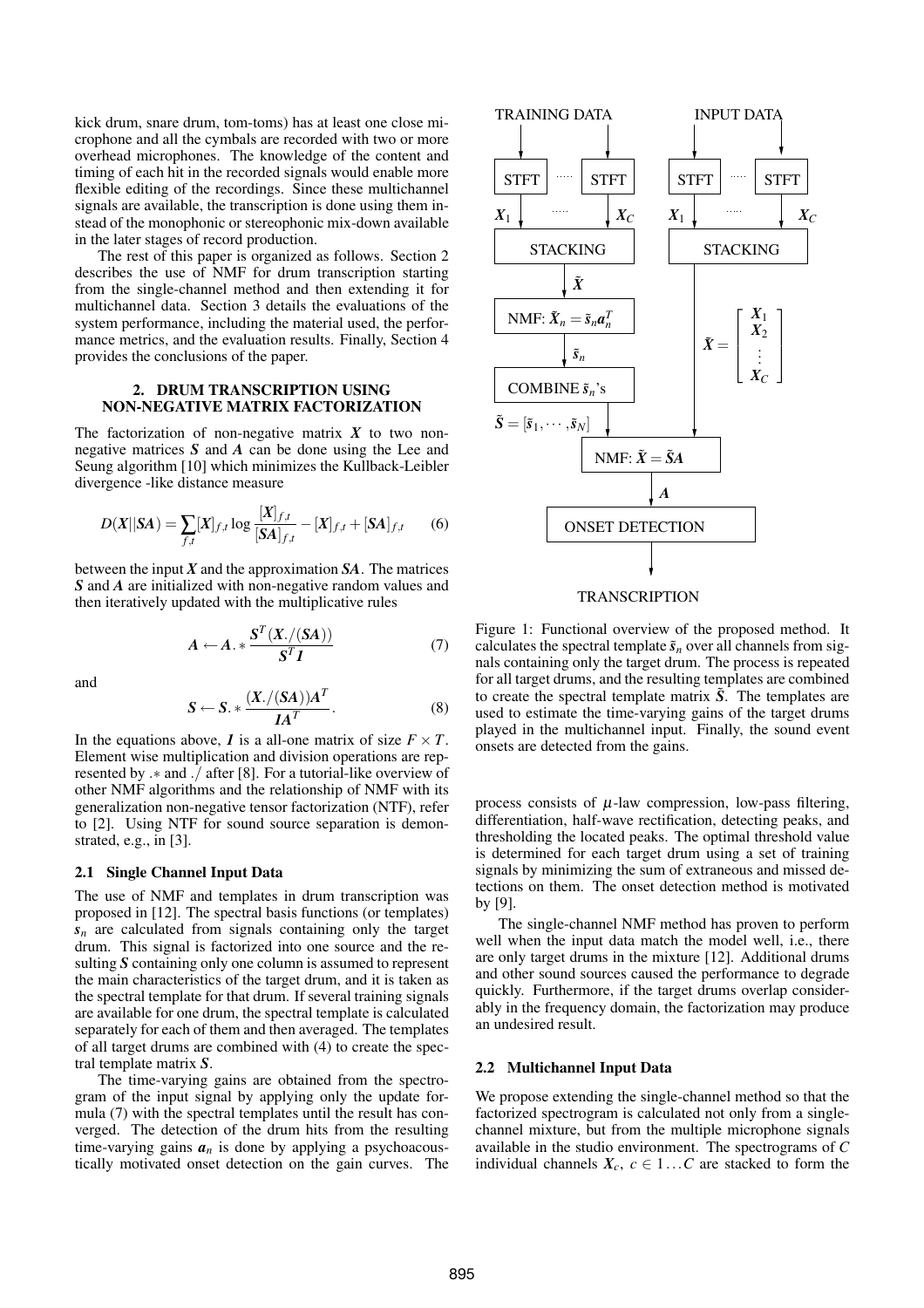matrix to be factorized

$$
\tilde{X} = \begin{bmatrix} X_1 \\ X_2 \\ \vdots \\ X_C \end{bmatrix} . \tag{9}
$$

Now the factorization (3) is extended to

$$
\tilde{\mathbf{X}} = \tilde{\mathbf{S}} \mathbf{A},\tag{10}
$$

where the spectral templates are similarly stacked into

$$
\tilde{S} = \begin{bmatrix} S_1 \\ S_2 \\ \vdots \\ S_C \end{bmatrix} = \begin{bmatrix} s_{1,1}, s_{1,2}, \dots, s_{1,N} \\ s_{2,1}, s_{2,2}, \dots, s_{2,N} \\ \vdots \dots \vdots \\ s_{C,1}, s_{C,2}, \dots, s_{C,N} \end{bmatrix} = [\tilde{s}_1, \tilde{s}_2, \dots, \tilde{s}_N].
$$
\n(11)

In the matrix above,  $s_{c,n}$  is the spectral template of *n*th source in the microphone channel *c*. The main motivation for this stacking is that it allows to separate drums that have similar spectral content, e.g., tom-toms, if their intensity in different microphone channels differs. A functional overview of the proposed method is presented in Figure 1.

The training and use of the model is similar to the one of the single-channel method with small exceptions. The main difference is that the template  $\tilde{s}_n$  has to be calculated over all channels at once instead of constructing it by stacking the templates from individual channels. This is required to ensure that the relative level differences between the channels would be correct in the resulting template. The use of the template in the factorization and the determination of the onset instants is similar to the single-channel case.

## 3. EVALUATIONS

The performance of the proposed method was tested using a data set of multichannel drum recordings with manually made annotations [6]. The performance is compared with two other methods.

#### 3.1 Acoustic Material

The material used was from the public audio subset of "ENST drums" database [6]. The database contains recordings for three different drummers and drum kits. Each drummer has a different number of instruments and a different microphone setup. The material consists of individual drum hits, traditional short drum sequences, and drum tracks played along accompaniment that are provided separately from the drum audio. These "minus one" tracks are further divided into tracks with acoustic and with MIDI accompaniment. For all of the material, the database contains individual microphone signals (7 or 8, depending on the kit), a "dry" mix-down with only level adjustments, and a "wet" mix-down with compressor and other effects. The evaluations use the individual drum hits for template calculation, and the "minus one" tracks for testing. In total, there are 64 "minus one" tracks in the data set with duration ranging from 30 s to 75 s and mean duration of 55 s.

#### 3.2 Evaluation Process

The target drum set in the evaluations consists of bass drum (BD), snare drum (SD), and hi-hat (HH). Other drums in the

tracks are not attempted to be transcribed. The target drum set is limited in this way since the three drums for the main rhythmic background on a large body of the pop/rock songs, while the other drums provide mainly accentuations. The input to the system consists of the close microphone signals and contains only drums sounds. The evaluations are done using leave-one-out cross-validation scheme on each of the three drum kits separately, and the presented results are calculated over all cross-validation folds. The cross-validation has to be made for each drummer subset separately because the method relies on the channel setup to remain identical across training and testing phases.

The spectrogram signal representation uses the frequency resolution of 24 Bark bands, and the analysis window length is 24 ms with 75% overlap.

#### 3.3 Performance Metrics

The hits in the obtained result and in the ground truth are matched. Two hits were accepted as a match if they differ less than 50 ms in their onset times. Recall rate  $R_R$  is the ratio of correct hits to the hits in the ground truth, precision rate *R<sup>P</sup>* the ratio of correct hits to the hits in the result, and F-measure is the harmonic mean of these  $F = 2R_R R_P/(R_R + R_P)$ .

#### 3.4 Comparison to Other Systems

The performance of the proposed system is compared to other methods. First, the proposed multichannel version is compared with the single-channel NMF transcription method [12]. The single-channel data used in the experiments are the "dry-mix" versions. This comparison allows to determine if the use of multiple channels provides any additional information that the method can use compared to the mix-down.

Secondly, a naive multichannel transcription method is implemented. It assumes that each close microphone channel contains mostly the sound of that drum. The transcription can then be made by detecting sound event onsets on the channel signal. The onset detection is made with the method proposed in [9], and the detection threshold is determined using training data in a manner similar to the proposed method. The main weakness of this naive approach is that it relies on every target drum to have a close microphone.

Finally, a second single-channel comparison method is the one proposed in [7] attempting to enhance the drum sound content when there is also accompaniment involved. Even though the system was designed to transcribe drums with accompaniment, the original publication also provides evaluation results in the case when the accompaniment is not present. The evaluations in the original publication use the same data set and evaluation metric as this paper. These results are gathered in Table 2. When comparing the result, it should be remembered that the results presented in [7] were obtained using a cross-validation scheme differing from the one we are using, and used only single-channel input.

## 3.5 Results and Discussion

The evaluation results are presented in Tables 1-3. Table 3 presents the detailed results for the three different drum kit subsets for all of the "minus one" tracks. The results in Table 1 show that the naive approach works surprisingly well on the multichannel recordings. However, the multichannel approach performs even better. Both the single-channel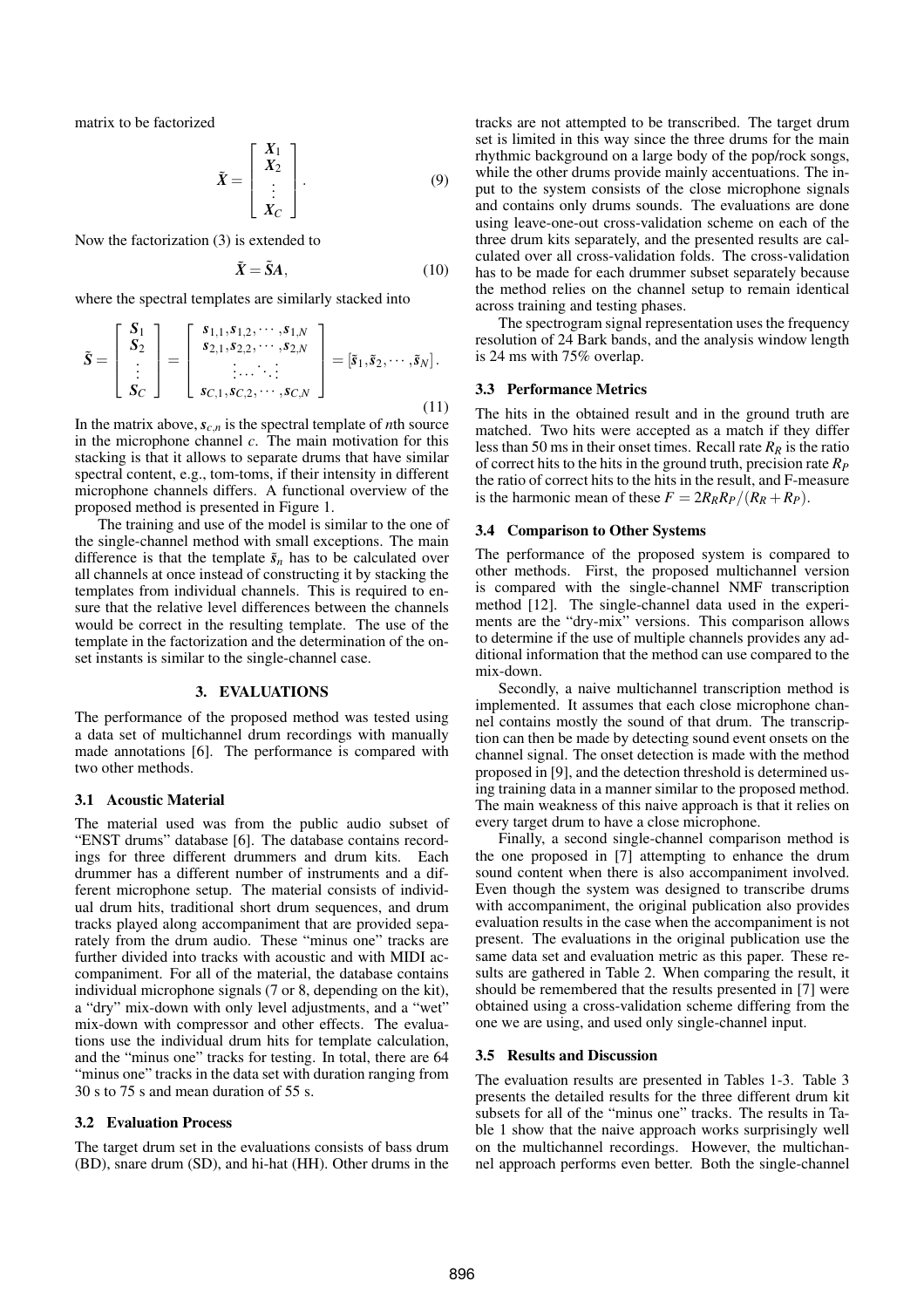|                  |       | <b>BD</b> | <b>SD</b> | HH    | Total |
|------------------|-------|-----------|-----------|-------|-------|
|                  | $R_R$ | 93.7%     | 51.4%     | 77.1% | 74.0% |
| 1-channel $[12]$ | $R_P$ | 95.2%     | 80.0%     | 67.8% | 78.5% |
|                  | F     | 94.4%     | 62.6%     | 72.1% | 76.2% |
| onsets           | $R_R$ | 85.7%     | 54.4%     | 83.5% | 75.3% |
|                  | $R_P$ | 85.5%     | 76.8%     | 76.7% | 79.4% |
|                  | F     | 85.6%     | 63.6%     | 80.0% | 77.3% |
| m-channel        | $R_R$ | 95.9%     | 77.8%     | 87.9% | 87.1% |
|                  | $R_P$ | 93.5%     | 77.5%     | 78.7% | 82.5% |
|                  | F     | 94.7%     | 77.6%     | 83.0% | 84.7% |

Table 1: Evaluation results for the proposed method (mchannel), the single-channel NMF (1-channel), and the naive method (onsets), on the "minus one" tracks of the ENST public dataset.

and naive multichannel method have a relatively low recall rate on snare drum. We assume that this may be caused by the "ghost hits", which are very light hits producing more full-bodied rhythmic feel. The lightness of these hits causes difficulties in setting the onset detection threshold. The difference in the recall and precision rates for hi-hat may be partially caused by the presence of the other cymbals in the tracks: since they do not belong to the target set and their spectral properties overlap with hi-hat, their presence causes some extra hits to be detected. More detailed inspection on the material revealed that a large body of the hi-hat insertions were caused by the cow bell instrument played in latin tracks in the place of hi-hat.

Based on the total F-measure of each individual target piece, the performance difference between the singlechannel NMF and naive onset detection based method is not statistically significant. However, the overall performance increase obtained with the multichannel NMF method over the comparison methods is statistically significant with the level  $p > 99\%$ .

When the evaluations are done on the subset of "minus one" tracks played on a real accompaniment, the performance of both single-channel and multichannel NMF decrease, as can be seen in Table 2. Only the bass drum performance remains high. Comparing to the reference method [7], the proposed system is more accurate on bass drum, slightly more accurate on snare drum, and hi-hat performance is approximately even. Some of the performance degradation may be caused by the small amount of training data (only nine tracks for each drummer).

The per-drummer results in Table 3 show that there are some performance difference between the three subsets. The main improvement of the proposed method is visible in the snare drum results, where both recall and precision rates are greatly improved.

### 4. CONCLUSION

This paper has presented an extension of an NMF based drum transcription method to multichannel data. The multichannel data are available from the recording setup in a studio environment. The proposed method creates spectral templates for each target drum to each input channel, and uses NMF to recover the time-varying gains for the drums. Finally, onsets are searched from the recovered gains. The proposed system has been evaluated on multichannel data and compared to other methods in the task of transcribing bass drum, snare

|                  |                | BD       | SD    | HН    |
|------------------|----------------|----------|-------|-------|
|                  | $R_R$          | 70.0%    | 64.2% | 86.5% |
| reference [7]    | $R_P$          | 79.8%    | 71.0% | 73.6% |
|                  | $\overline{F}$ | 74.6%    | 67.4% | 79.5% |
|                  | $R_R$          | $94.1\%$ | 47.9% | 70.6% |
| 1-channel $[12]$ | $R_P$          | 95.1%    | 71.0% | 63.4% |
|                  | $\overline{F}$ | 94.6%    | 57.2% | 66.8% |
|                  | $R_R$          | 96.0%    | 72.0% | 84.0% |
| m-channel        | $R_P$          | 93.6%    | 74.3% | 75.5% |
|                  | F              | 95.0%    | 73.0% | 79.4% |

Table 2: Evaluation results for the proposed method, the single-channel NMF, and the reference method, on the "minus one" tracks excluding the ones recorded with MIDI accompaniment (the results for the reference are from [7]).

drum, and hi-hat. The results show that the use of multiple channels increases the system performance over the singlechannel method.

## **REFERENCES**

- [1] M. A. Casey and A. Westner. Separation of mixed audio sources by independent subspace analysis. In *Proc. of International Computer Music Conference*, pages 154–161, Berlin, Aug. 2000.
- [2] A. Cichocki, R. Zdunek, and S. Amari. Nonnegative matrix and tensor factorization. *IEEE Signal Processing Magazine*, pages 142–145, Jan. 2008.
- [3] D. FitzGerald, M. Cranitch, and E. Coyle. Sound source separation using shifted non-negative tensor factorisation. In *Proc. of IEEE International Conference on Acoustics, Speech, and Signal Processing*, Toulouse, France, May 2006.
- [4] D. FitzGerald, B. Lawlor, and E. Coyle. Prior subspace analysis for drum transcription. In *Proc. of 114th Audio Engineering Society Convention*, Amsterdam, Mar. 2003.
- [5] D. FitzGerald and J. Paulus. Unpitched percussion transcription. In A. Klapuri and M. Davy, editors, *Signal Processing Methods for Music Transcription*, pages 131–162. Springer, 2006.
- [6] O. Gillet and G. Richard. ENST-Drums: an extensive audio-visual database for drum signal processing. In *Proc. of 7th International Conference on Music Information Retrieval*, Victoria, B.C., Canada, Oct. 2006.
- [7] O. Gillet and G. Richard. Transcription and separation of drum signals from polyphonic music. *IEEE Transactions on Audio, Speech, and Language Processing*, 16(3):529–540, Mar. 2008.
- [8] M. Helén and T. Virtanen. Separation of drums from polyphonic music using non-negative matrix factorization and support vector machine. In *Proc. of 13th European Signal Processing Conference*, Antalya, Turkey, Sept. 2005.
- [9] A. Klapuri. Sound onset detection by applying psychoacoustic knowledge. In *Proc. of IEEE International Conference on Acoustics, Speech, and Signal Processing*, Phoenix, Ariz., USA, 1999.
- [10] D. D. Lee and H. S. Seung. Algorithms for non-